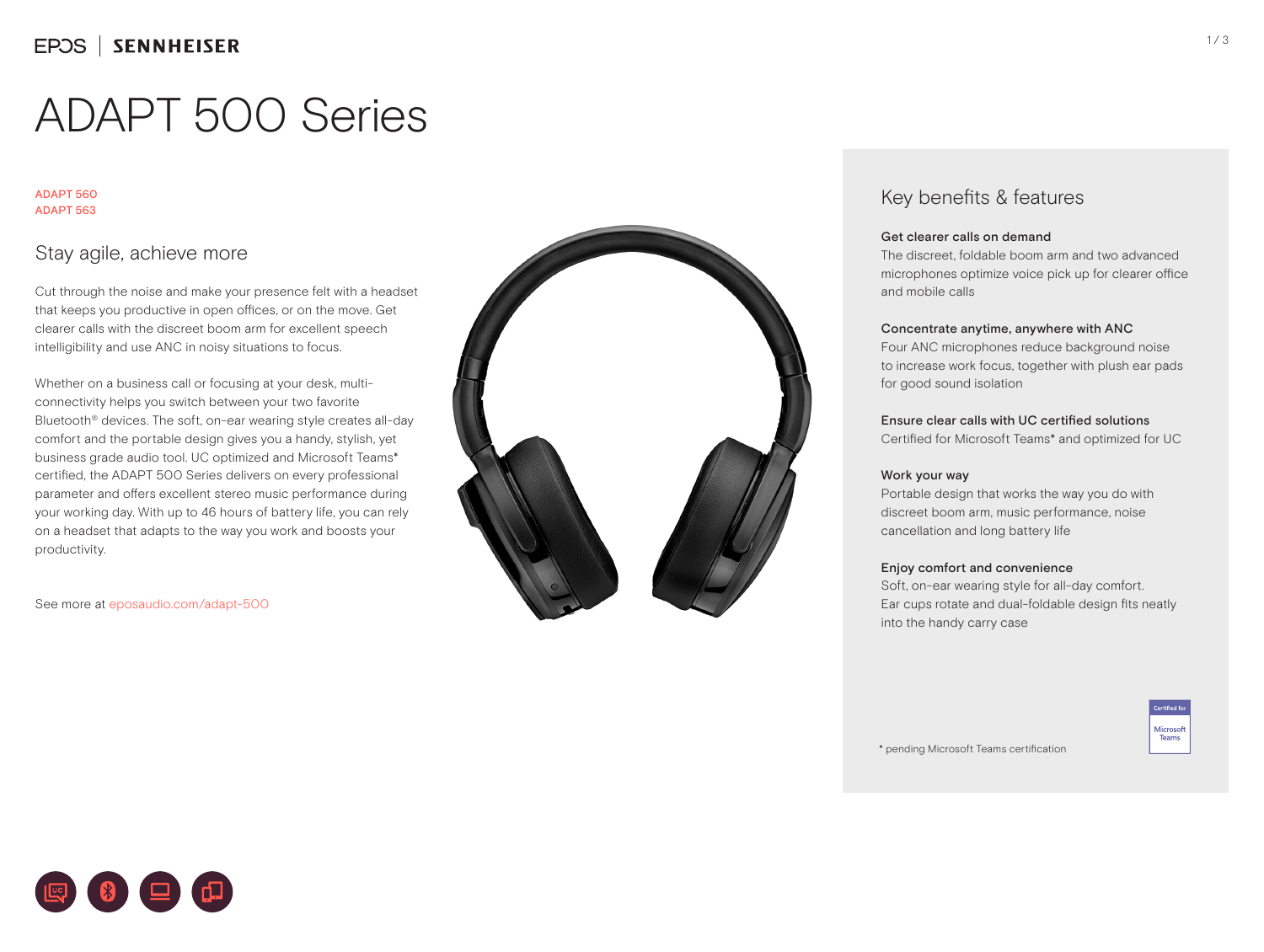## ADAPT 500 Series

## Product data

| General                         |                                                    |  |
|---------------------------------|----------------------------------------------------|--|
| Wearing style                   | On-ear, double-sided headband                      |  |
| Headset weight                  | 229 g / 8 oz                                       |  |
| Transducer principle            | Dynamic, closed                                    |  |
| Connectivity                    | Bluetooth 5.0.<br>USB cable with connector         |  |
| Supported codecs                | SBC, AAC, USB-C, Apt X™, Apt X™ low latency        |  |
| Warranty                        | 2 years                                            |  |
| <b>Audio</b>                    |                                                    |  |
| Speaker frequency response      | 20 - 20,000 Hz                                     |  |
| Microphone type                 | 2 beamforming MEMS microphones                     |  |
| Microphone frequency response   | 100 - 10,000 Hz                                    |  |
| Impedance                       | 32 ohms                                            |  |
| Sound pressure level (SPL)      | Limited by EPOS ActiveGard®: 108 dB (1 kHz/O dBFS) |  |
| Total harmonic distortion (THD) | < 0.3%                                             |  |
| Noise cancellation              | Hybrid ANC technology with 4 microphones           |  |
|                                 |                                                    |  |

| <b>Technical</b>           |                                                                                                                                      |  |
|----------------------------|--------------------------------------------------------------------------------------------------------------------------------------|--|
| Charging time              | 3 hours 40 minutes                                                                                                                   |  |
| Standby time               | Up to 81 days                                                                                                                        |  |
| Battery time               | Listening time: up to 46 hours (ANC off)<br>Talking time: up to 41 hours (ANC off)                                                   |  |
| Range                      | Up to 25 m / 82 ft (device dependent)                                                                                                |  |
| Voice prompts              | Yes (can be toggled off)                                                                                                             |  |
| <b>Content of delivery</b> |                                                                                                                                      |  |
| What's in the box          | ADAPT 560<br>ADAPT 560 headset, BTD 800 USB dongle,<br>USB cable with USB-C connector, carry case,<br>compliance sheet, safety guide |  |
|                            | ADAPT 563<br>ADAPT 560 headset. USB cable with USB-C connector.<br>compliance sheet, safety guide                                    |  |
| <b>Software</b>            |                                                                                                                                      |  |
| EPOS Connect (Freeware)    | Remote call control, firmware updates and settings:<br>eposaudio.com/software-epos-connect                                           |  |
| EPOS Manager (Saas)        | Manage, update and configure your EPOS audio devices<br>from one location: eposaudio.com/software-epos-manager                       |  |